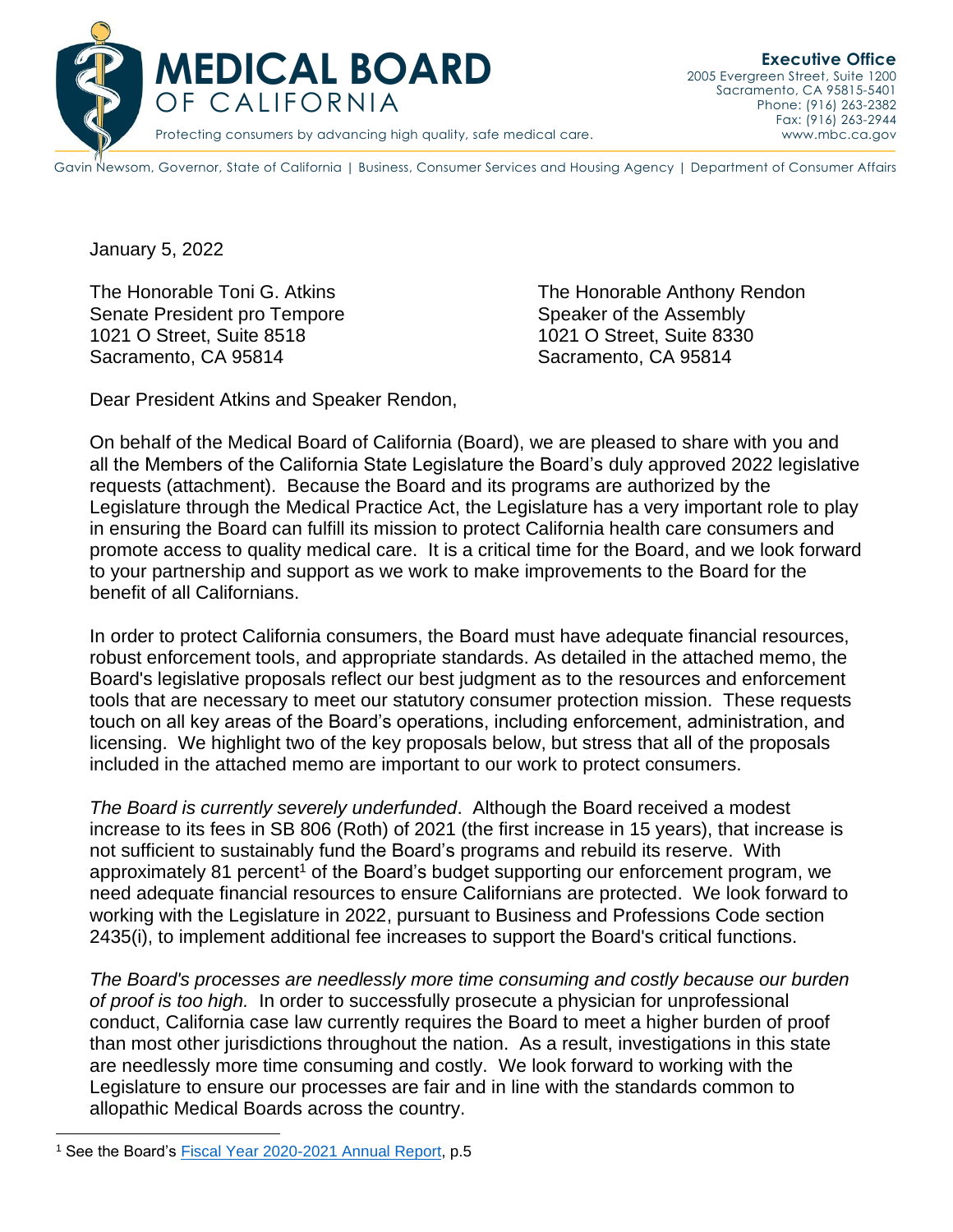The Honorable Toni G. Atkins and the Honorable Anthony Rendon Medical Board of California Page 2

Several of the Board's proposals were also included within the [Board's 2020 Sunset Review](https://www.mbc.ca.gov/Download/Reports/sunset-report-2020.pdf)  [Report](https://www.mbc.ca.gov/Download/Reports/sunset-report-2020.pdf) and specifically requested to be included in SB 806. Following enactment of SB 806 into law (which included only a few of the Board's specific requests), the Board re-confirmed its support of the 2020/2021 proposals and approved additional requests during its November 17-18, 2021 meeting.

We hope to partner with the Legislature in 2022 to enact the Board's proposals into law so that the Board will have the resources and enforcement tools necessary to protect consumers from physicians who fail to meet their obligation to act professionally and to appropriately care for their patients. We look forward to your support and collaboration on this matter of statewide importance.

Sincerely,

Kristina Lawson, JD Board President **Board Vice-President** 

Randy Hawkins, MD

Cc: Members, California State Senate Members, California State Assembly Sarah Mason, Senate Committee on Business, Professions, and Economic **Development** Robert Sumner, Assembly Committee on Business and Professions Stuart Thompson, Governor's Office Amy Wilson, Business, Consumer Services, and Housing Agency Jennifer Simoes, Department of Consumer Affairs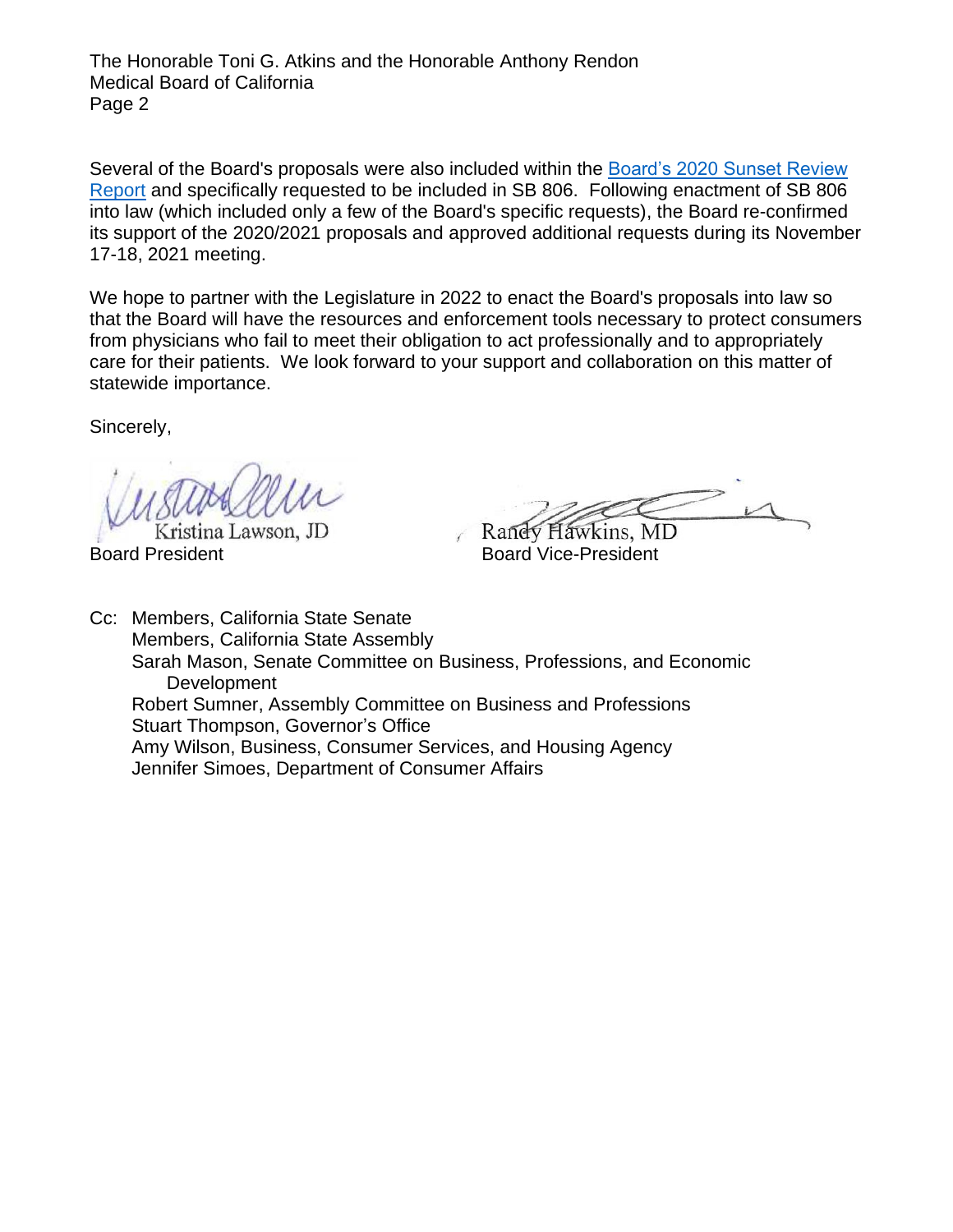

Gavin Newsom, Governor, State of California | Business, Consumer Services and Housing Agency | Department of Consumer Affairs

TO: Members, California State Legislature FROM: Bill Prasifka, Executive Director, Medical Board of California DATE: January 5, 2022 RE: Medical Board of California 2022 Legislative Requests

In furtherance of the consumer protection mission the Medical Board of California (Board), the Members of the Board approved the following proposals, and request that they be enacted into law in 2022. These proposals are organized into four sections: budgetary, enforcement, administrative, and licensing.

#### *Budgetary*

#### **Adequate Increase to Physician and Surgeon Fees**<sup>1</sup>

SB 806 of 2021 included multiple increases to the Board's fees. However, the requested increase to physician's and surgeon's (P&S) initial licensure and renewal fees (which accounts for more than 90 percent of the Board's revenue) was not provided. Instead, a smaller increase was provided and, as a result, the Board still faces an annual budget deficit and a rapidly depleting reserve fund.

SB 806 requires the Legislature in 2022 to review P&S fees and Board revenue and expenditures to determine the necessity of additional fee increases or changes to Board processes to ensure the solvency of the Board's fund.

Requested change in statute: The Board is not on a sustainable financial pathway and requests that P&S initial licensure and renewal fees be increased from \$863 to \$1,150, as recommended by an [independent organization](https://www.mbc.ca.gov/About/Meetings/Material/30727/brd-AgendaItem7-20200130.pdf) that reviewed the Board's revenues and expenses. The Board stands ready to provide additional information to support the Legislature's review of the Board's finances in 2022.

## **Removal of the Board's Two-to-Four-Month Reserve Requirement**<sup>2</sup>

The Board is prevented by statute from maintaining a sizeable reserve and must limit its reserve to between two- and four-months' operating expenditures<sup>3</sup>. This is a far lower reserve amount than other boards and bureaus within the Department of Consumer Affairs. The Board's low reserve amount inhibits its ability to address rising costs, forcing it to turn to fee increases to balance its budget.

<sup>1</sup> Additional information surrounding this topic is discussed in the [Board's 2020 Sunset Report](https://www.mbc.ca.gov/Download/Reports/sunset-report-2020.pdf) – see p. 206

<sup>2</sup> Ibid. see – p. 209

<sup>3</sup> See [BPC section 2435\(g\)](https://leginfo.legislature.ca.gov/faces/codes_displaySection.xhtml?sectionNum=2435.&lawCode=BPC)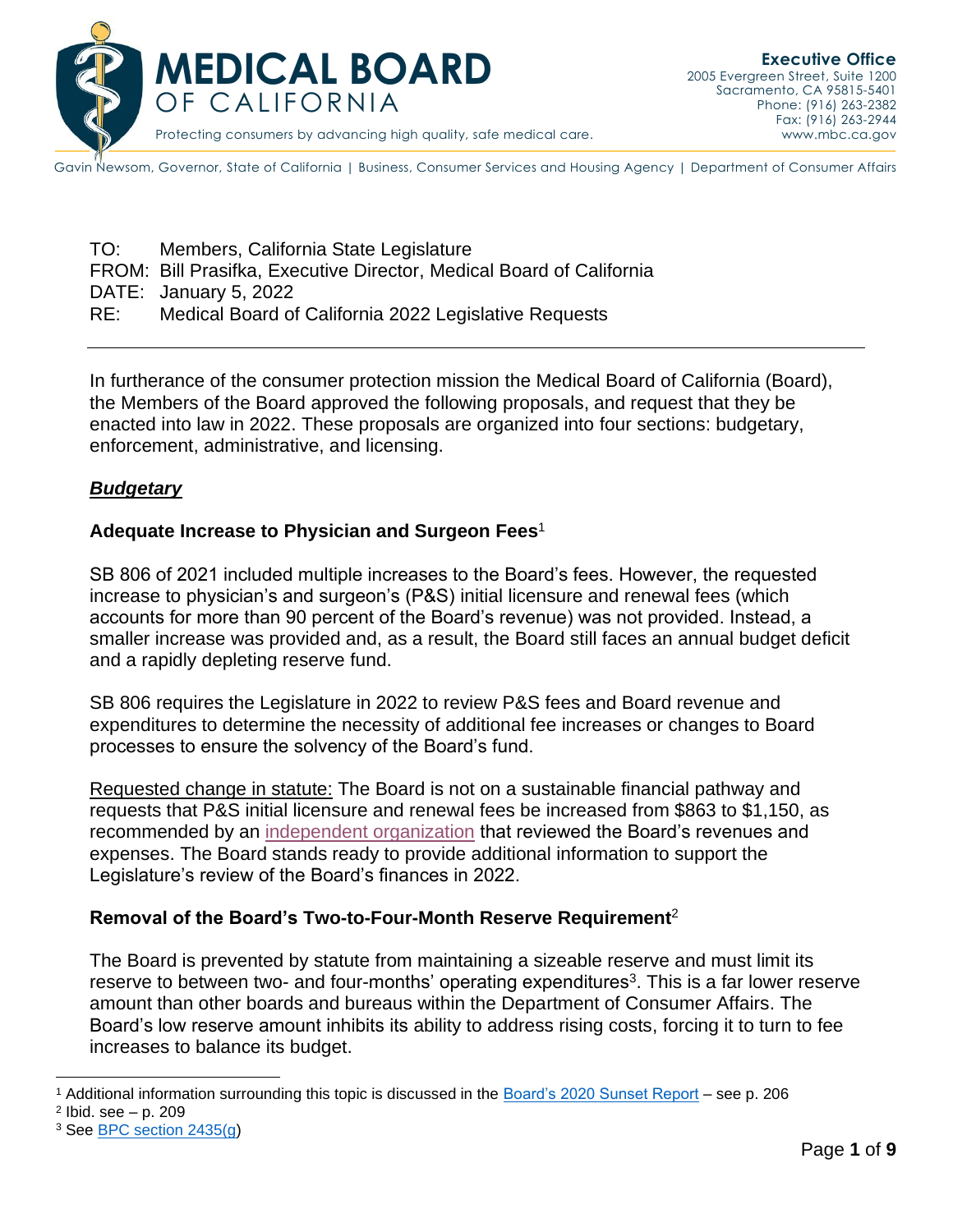Requested change in statute: Delete [subdivision \(g\) of BPC section 2435,](https://leginfo.legislature.ca.gov/faces/codes_displaySection.xhtml?sectionNum=2435.&lawCode=BPC) thereby allowing the Board to establish a reserve fund of up to 24 months' operating expenses, as allowed by [BPC section 128.5 \(b\).](https://leginfo.legislature.ca.gov/faces/codes_displaySection.xhtml?sectionNum=128.5.&lawCode=BPC)

#### *Enforcement*

The following proposals support the effectiveness of the Board's enforcement program, including the timely and thorough investigation and prosecution of licensees who fail to meet the standard of care or otherwise act unprofessionally (e.g. sexual misconduct and criminal violations).

#### **Change the Evidentiary Standard to Preponderance of Evidence**

Under California law, the Board is at a significant disadvantage, in comparison to most other medical boards, when attempting to investigate and prosecute a licensee suspected of failing to properly care for their patients or otherwise act in an unprofessional manner.

Prior to taking disciplinary action, the Board must first investigate to gather evidence sufficient to prove that discipline is appropriate and necessary. Discipline is tailored to the facts and circumstances of each case and, generally, may include public reprimands, probation, suspension, or revocation.

The Board is required, under current case law<sup>4</sup>, to obtain "clear and convincing proof to a reasonable certainty." This is a higher burden of proof than in 41 other jurisdictions throughout the U.S. states and territories, which generally apply a "preponderance of evidence" standard. As a result, California is out of step with most other jurisdictions, making it more difficult, time consuming, and expensive to prosecute instances of unprofessional conduct in this state.

The "clear and convincing" standard requires less evidence than the "beyond a reasonable doubt" standard which is used in criminal prosecutions, but is higher than "preponderance of evidence," which is also used in civil litigation and is defined typically as "evidence that shows it is more likely than not that a fact is true."

Requested change in statute: Add a section to the Medical Practice Act stating preponderance of evidence is the standard of proof for the Board's disciplinary proceedings.

## **Mandate Additional Reports to the Board Regarding Physician Misconduct**

Current law<sup>5</sup> generally requires a report to be filed with the Board when a peer review body takes, or recommends, certain actions (e.g. change in staff privileges or termination of employment) against a physician and surgeon (P&S) due to a "medical disciplinary cause or

<sup>4</sup> *Ettinger v. Board of Medical Quality Assurance* (1982) 135 Cal.App.3d 853, 856

<sup>5</sup> See BPC sections [805](https://leginfo.legislature.ca.gov/faces/codes_displaySection.xhtml?sectionNum=805&lawCode=BPC) and [805.01.](https://leginfo.legislature.ca.gov/faces/codes_displaySection.xhtml?sectionNum=805.01.&nodeTreePath=4.1.15&lawCode=BPC)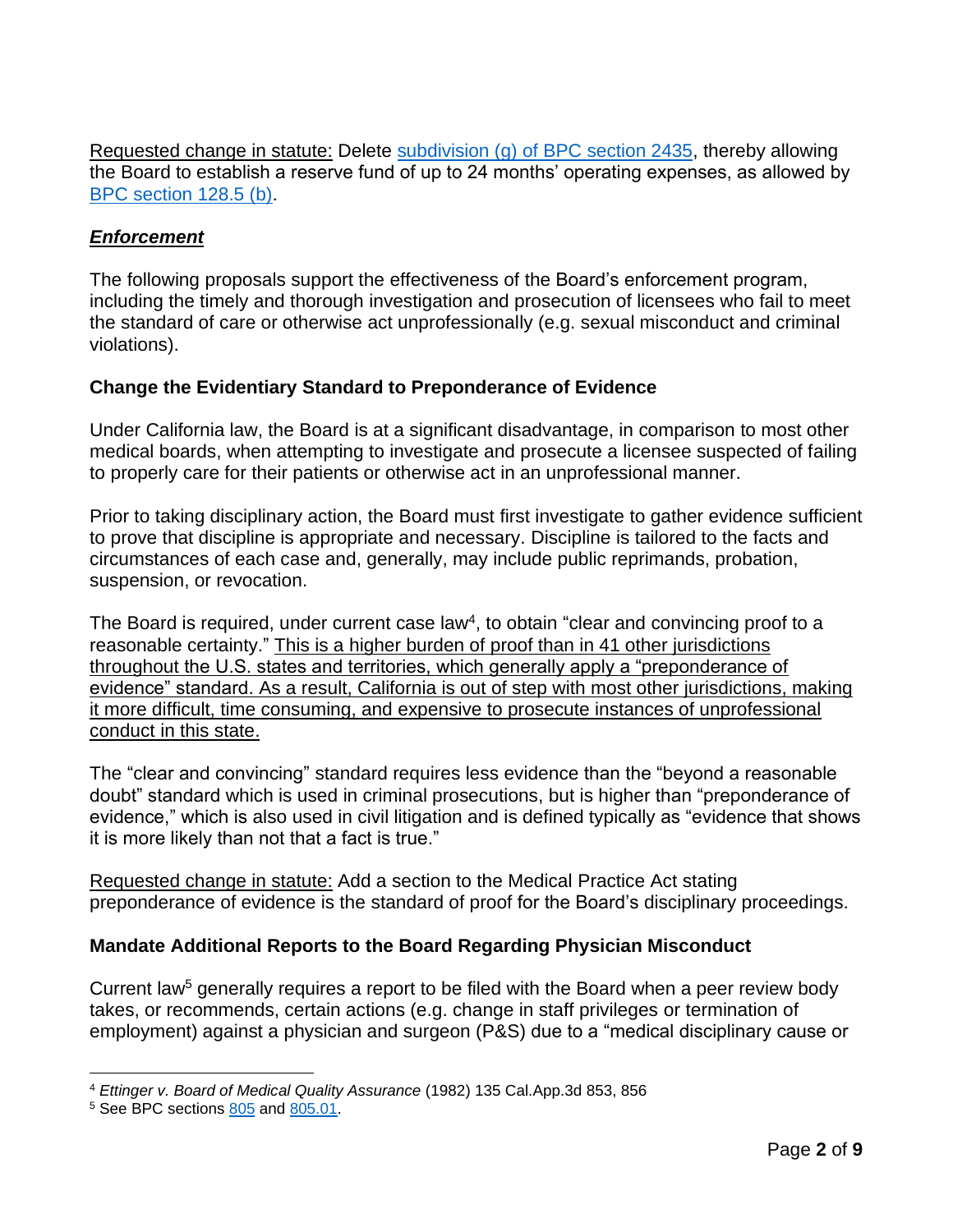reason<sup>6</sup>" or other unprofessional conduct. In addition, [BPC section 805.8,](https://leginfo.legislature.ca.gov/faces/codes_displaySection.xhtml?sectionNum=805.8.&lawCode=BPC) mandates that health care facilities and postsecondary educational institutions report certain complaints of sexual misconduct about a healing arts professional to the appropriate licensing entity. Failure to meet these reporting requirements may result in substantial penalties.

While helpful, these reporting requirements are not sufficient to ensure that the Board is aware of possible P&S unprofessional conduct. Therefore, the Board seeks to require additional appropriate organizations with knowledge of possible P&S unprofessional conduct to provide a report to the Board.

#### Requested changes in statute:

- First, amend BPC section 805.8 to clarify that "wellness committees," medical groups, health insurance providers, health care service plan providers, and locum tenens agencies<sup>7</sup> are required to report complaints of alleged sexual misconduct to the appropriate licensing entity. This proposal would include additional health care organizations involved in the coordination and delivery of health care and that are likely to become aware of alleged P&S sexual misconduct.
- Second, add or amend statute to require any organization that employs a P&S to report to the Board any employment-related discipline imposed (up to and including termination) due to a medical disciplinary cause or reason.
	- $\circ$  Similarly, require any organization that contracts with a P&S, or other organization (e.g. a medical group or locum tenens provider) for P&S services, to report to the Board when a P&S is dismissed from service, or the contract is terminated, due to a medical disciplinary cause or reason.

#### **New Requirements for Disciplined Licensees Seeking to Modify or Terminate Probation or to Reinstate Their License**

Pursuant to [Business and Professions Code \(BPC\) section 2307,](https://leginfo.legislature.ca.gov/faces/codes_displaySection.xhtml?sectionNum=2307.&lawCode=BPC) a disciplined licensee may petition the Board to seek reinstatement of a revoked or surrendered license or to have their probation modified or terminated early.

The process to evaluate and consider each petition involves substantial legal costs that are born by the Board, not licensees. For example, in Fiscal Year 2020-21, the Board spent nearly \$1,000,000 on fees paid to the AGO and the Office of Administrative Hearings for litigation and hearing expenses for the petitions formally considered by a Board panel. The Board is not able to recover these costs through its existing authority.

<sup>&</sup>lt;sup>6</sup> Definition: that aspect of a licensee's competence or professional conduct that is reasonably likely to be detrimental to patient safety or to the delivery of patient care.

 $7$  Organizations that arrange for physicians to work in a setting on a temporary basis.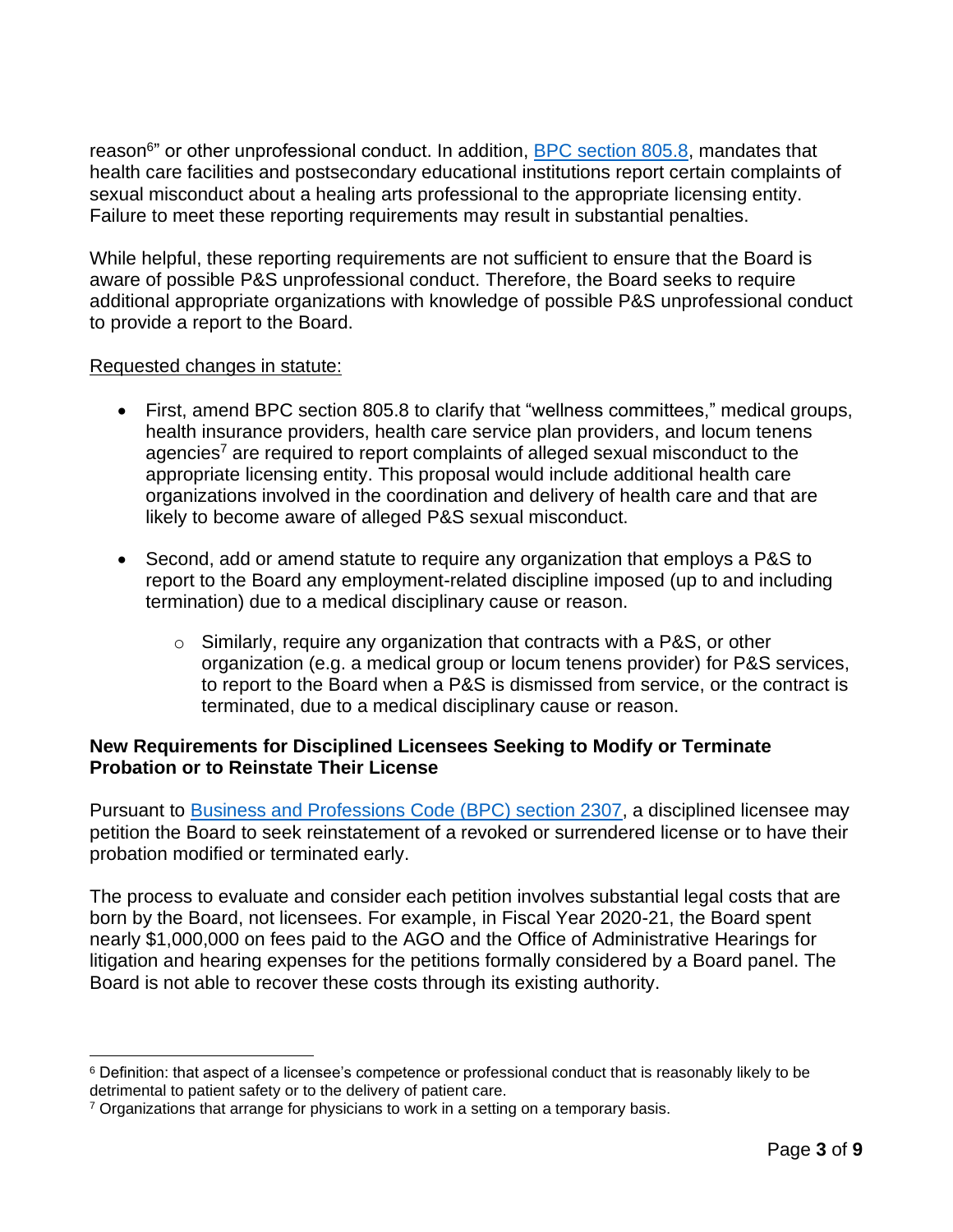Since July 2013, the Board has granted approximately 46 percent of the petitions requesting reinstatement of a physician's license. In Fiscal Year 2018-19 (the most recent year with no pending petitions), the Board granted approximately 52 percent of the petitions for termination of probation and none of the petitions for modification for probation.

Requested changes in statute**:** Considering the low petition approval rate and associated costs, the Board proposes the following changes in statute:

Option 1: Amend [BPC section 2307,](https://leginfo.legislature.ca.gov/faces/codes_displaySection.xhtml?sectionNum=2307&lawCode=BPC) as follows:

- Licensees revoked or surrendered: After three *five* years, may seek reinstatement of their license. In the revocation order, the Board may specify that a petition for reinstatement may be filed after two three years.
	- o Eliminate the option to petition after one year if the license was revoked or surrendered due to mental or physical illness.
- Licensees on probation: After two years, *or after more than half their probation term has elapsed, whichever is greater,* a licensee may seek early termination of probation.
	- o Provide for the automatic rejection of a petition for early termination of probation if the Board files a petition to revoke probation while the petition is pending.
- Repetitive Petitions: The Board may deny without hearing or argument any petition filed pursuant to BPC section 2307 within two *three* years of the effective date of a decision related to a prior petition.

Option 2: Add a section to the Medical Practice Act that authorizes the Board to establish an application fee for petitioners, not to exceed the Board's reasonable costs to process and adjudicate petitions for reinstatement, early termination of probation, or modification of probation.

## **Pausing the Statute of Limitations for Subpoena Enforcement**<sup>8</sup>

With certain exemptions, the Board generally must file an accusation against a licensee either within three years after it discovers the alleged act or omission or within seven years (10 years for sexual misconduct) following the date the alleged act or omission occurred. If the Board is unable to meet the statute of limitations (SOL), then the complaint must be closed, in accordance with [BPC section 2230.5.](https://leginfo.legislature.ca.gov/faces/codes_displaySection.xhtml?sectionNum=2230.5.&nodeTreePath=4.7.14&lawCode=BPC)

If a licensee fails to produce medical records pursuant to a lawful subpoena of the Board, the investigative process is needlessly drawn out, potentially putting the Board's case at risk by failing to meet the SOL. Under current law, the SOL is paused (known as tolling) if the licensee is out of compliance with a court order to produce records. Awaiting action from the

<sup>8</sup> Additional information surrounding this topic is discussed in the [Board's 2020 Sunset Report](https://www.mbc.ca.gov/Download/Reports/sunset-report-2020.pdf) – see p. 211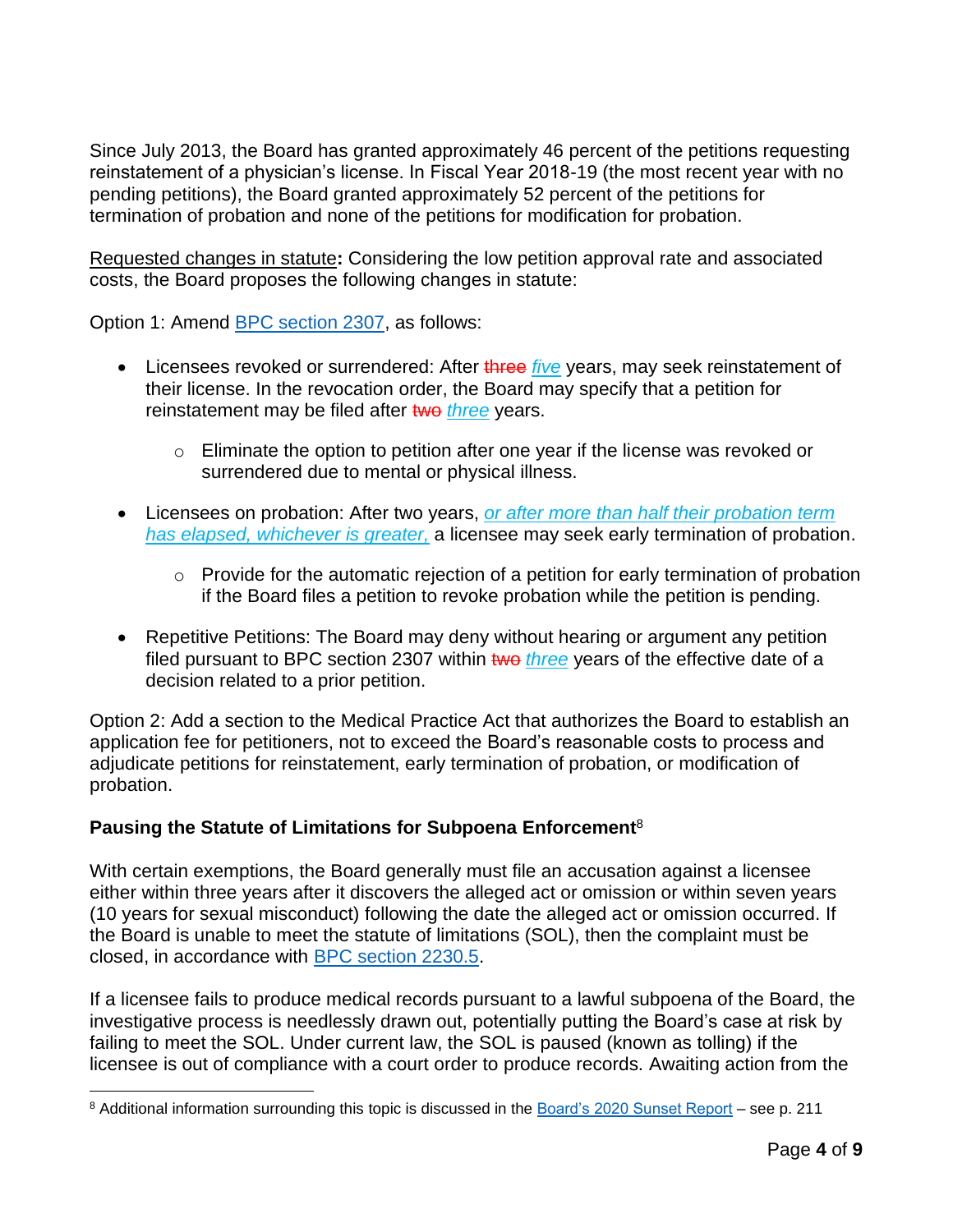Superior Court further delays the process and can cost the Board critical time as the SOL continues to run.

Requested change in statute**:** Amend the Medical Practice Act so that the SOL is tolled upon the failure of a licensee to comply with a lawfully served Board subpoena.

#### **Enhanced Medical Record Inspection Authority**<sup>9</sup>

The Board is subject to significant limitations in its authority to inspect and review medical records in the possession of a licensee. Generally, the Board must obtain patient consent prior to requesting records from a licensee. However, obtaining patient consent (for example, in cases involving inappropriate prescribing of opioids) may be difficult. If the patient refuses to give consent, then the Board must establish good cause to issue a subpoena and may have to file a motion to compel in superior court to enforce the subpoena. Without quick access to records, investigations take longer to complete. In some cases, the Board is required to close complaints because its investigation cannot proceed without relevant medical records.

To support the timely completion of investigations, the Board seeks enhanced authority to inspect patient records held by licensees without the need for patient consent or a subpoena. Like authority provided to certain Medi-Cal fraud investigators<sup>10</sup>, this statutory change would help the Board to determine at an earlier stage if further investigation is warranted and, if necessary, to prepare more effective subpoenas to further investigations.

Requested change in statute**:** Add language to the Medical Practice Act that (1) generally authorizes a Board investigator, and medical consultant, at the Board's discretion, to inspect the business location and records, including patient and client records; and (2) in situations where patient consent to inspect records is not provided, a Board investigator, and medical consultant, at the Board's discretion, may inspect records in the office of a licensee for the limited purpose of determining whether good cause exists to seek an investigative subpoena for those records.

## **Timely access to pharmacy records**<sup>11</sup>

For certain investigations, the Board may require records in the possession of a pharmacy. Unfortunately, the Board may face delays obtaining those records, as it generally must allow a pharmacy to provide the requested records "within a reasonable time<sup>12</sup>." This timeframe is unclear; therefore, Board may be required to wait an unacceptably long period of time, leading to avoidable delays in an investigation.

<sup>9</sup> Ibid. – see p. 212-215 for additional background information, including proposed statutory language. <sup>10</sup> See [Government Code section 12528.1](https://leginfo.legislature.ca.gov/faces/codes_displaySection.xhtml?sectionNum=12528.1.&nodeTreePath=3.3.2.7.2&lawCode=GOV)

<sup>11</sup> Additional information surrounding this topic is discussed in the [Board's 2020 Sunset Report](https://www.mbc.ca.gov/Download/Reports/sunset-report-2020.pdf) – see p. 217

<sup>12</sup> See [BPC section 4332](https://leginfo.legislature.ca.gov/faces/codes_displaySection.xhtml?sectionNum=4332.&lawCode=BPC)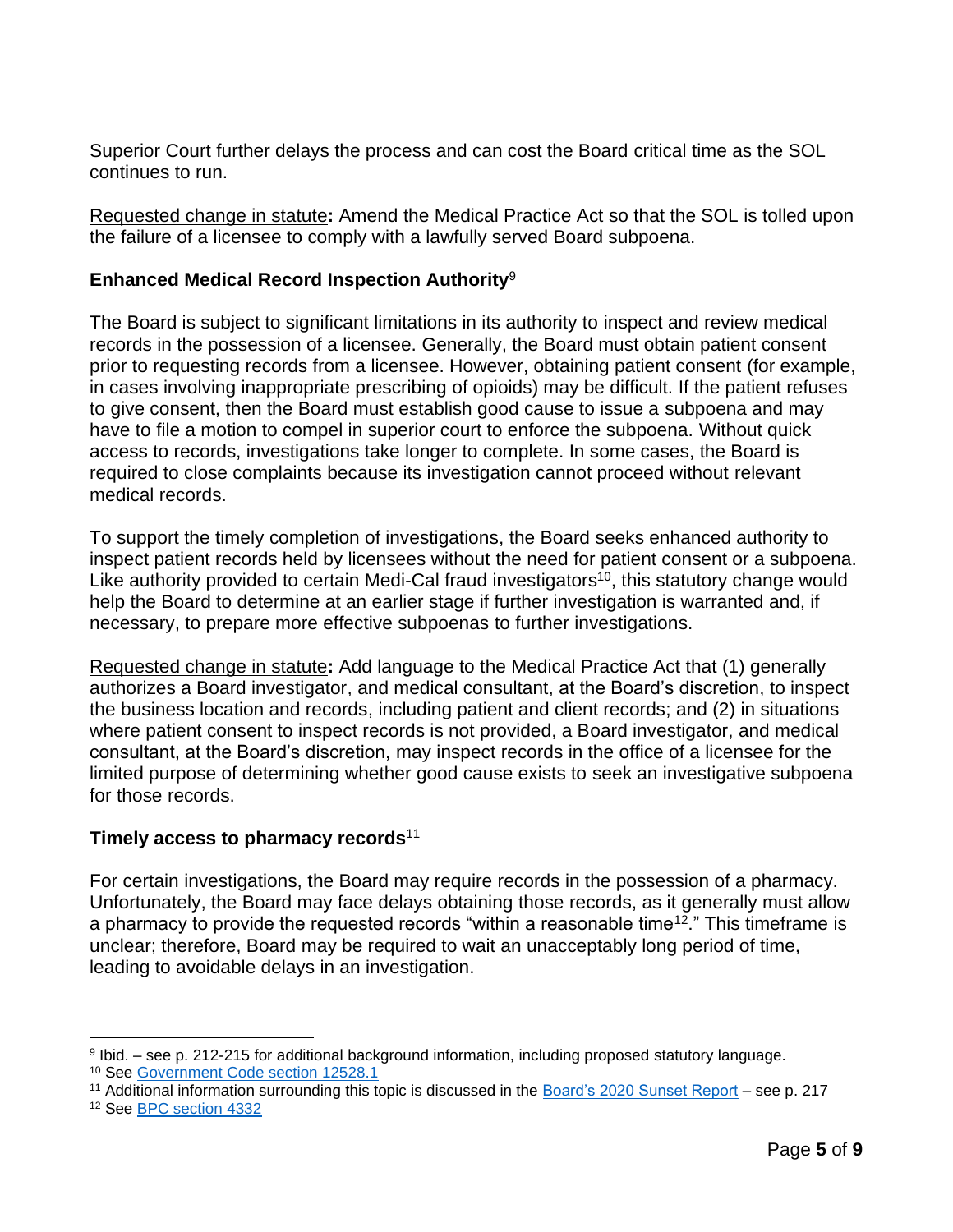The Board of Pharmacy<sup>13</sup>, by contrast, may require pharmacies provide requested records within as little as three business days.

Requested change in statute**:** Add a section to the Medical Practice Act to require pharmacies comply with Board requests for records in the same timeframe as requests from the Board of Pharmacy.

## **Require Earlier Exchange of Expert Testimony Information**

The use of expert testimony is foundational in disciplinary proceedings. Experts retained by the Board and licensees under investigation may conflict with one another, which may lead to a hearing before an administrative law judge. [BPC section 2334](https://leginfo.legislature.ca.gov/faces/codes_displaySection.xhtml?sectionNum=2234&lawCode=BPC) requires the Board and counsel for the licensee to exchange expert opinions, and related information, no later than 30 calendar days prior to the originally scheduled hearing date.

Requested change in statute: Amend BPC section 2334 to require the exchange of this information no later than 90 calendar days prior to the original hearing date. This change is expected to support the timely resolution of cases by requiring an earlier exchange of expert opinions which can result in productive settlement negotiations or provide grounds for an accusation being withdrawn. An earlier exchange of expert reports is also expected to reduce the number of delayed hearings.

#### **Add Deadline to Participate in an Investigatory Interview**

Under current law<sup>14</sup>, licensees of the Board are required to attend and participate in an interview requested by the Board when that licensee is under investigation. Failure to participate "in the absence of good cause" is considered unprofessional conduct and could result in discipline of their license. Unfortunately, allowing interviews to be postponed for "good cause" is subject to abuse, which leads, in some instances, to unacceptably long delays in a Board investigation.

Requested change in statute: Amend [BPC section 2234\(g\)](https://leginfo.legislature.ca.gov/faces/codes_displaySection.xhtml?sectionNum=2234.&lawCode=BPC) to require a licensee to participate in an interview no later than 30 calendar days after being notified by the Board.

## **Require Patient Records be Retained a Minimum of Seven Years**

Current law<sup>15</sup> requires a P&S to maintain adequate and accurate records relating to the provision of services to their patients. In essence, this requires a P&S to maintain records for a length of time that corresponds to the standard of care (which may vary depending upon the services rendered), rather than for a specific time.

<sup>13</sup> See [BPC section 4105](https://leginfo.legislature.ca.gov/faces/codes_displaySection.xhtml?sectionNum=4105.&lawCode=BPC)

<sup>14</sup> See [BPC section 2234 \(g\)](https://leginfo.legislature.ca.gov/faces/codes_displaySection.xhtml?sectionNum=2234.&lawCode=BPC)

<sup>15</sup> See [BPC section 2266](https://leginfo.legislature.ca.gov/faces/codes_displaySection.xhtml?sectionNum=2266.&lawCode=BPC)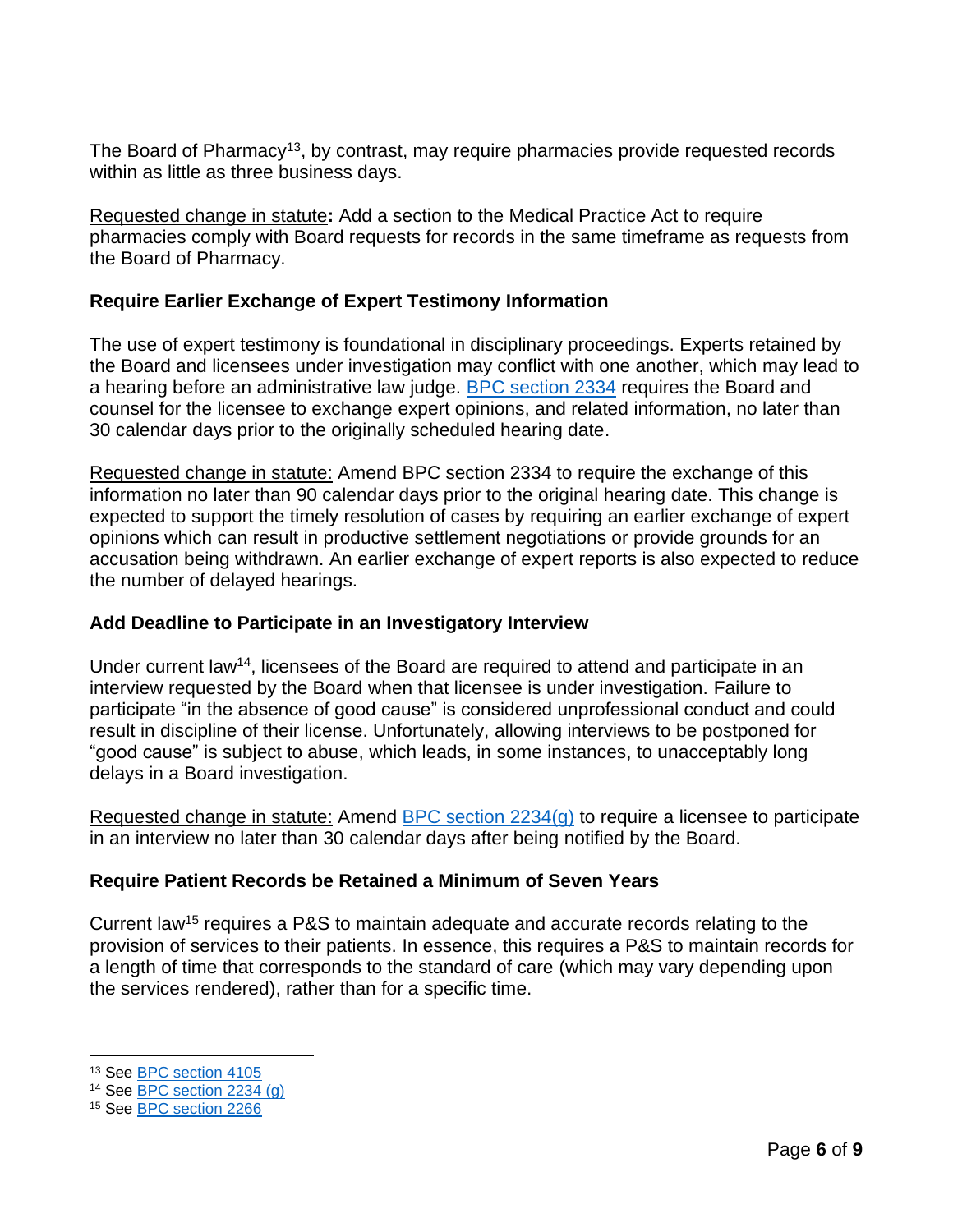As discussed above, the SOL generally requires the Board to file an accusation against a licensee within three years after the Board becomes aware of the alleged act or omission or seven years of when the alleged act or omission occurred, whichever is sooner.

Aligning the minimum time frame to maintain records to the general SOL will help ensure records are available, if necessary, to support an investigation.

Requested change in statute: Amend BPC section 2266 to require adequate and accurate records be maintained for at least seven years after the last date of service to a patient.

## **Limiting Letters of Advice to Minor Violations "Unrelated to Fitness to Practice"**

SB 806 granted the Board authority to issue a confidential letter of advice to a physician alleged to have committed a minor violation of the law unrelated to patient care. These letters may include a requirement to take educational courses that further the knowledge of a P&S in certain areas of their practice. These letters are intended to encourage quick, non-adversarial resolution of issues of minor concern, while providing a meaningful opportunity to correct issues in the practice of a P&S before they become significant. Prior to using these letters, the Board must publish regulations that govern their use.

Unfortunately, the language approved in SB 806 of 2021 restricted the use of these letters to minor violations that are "not related to patient care." This language significantly limits their use as most types of concerning physician conduct are related to patient care in some manner.

Requested change in statute: Instead of the current restriction, the Board requests that BPC section 2227.3 be amended to state that the letters may be used in minor violations of the law that are not related to a licensee's "fitness to practice." This language will preserve the Board's flexibility to use these letters in situations where only minor remediation is necessary to address concerns the Board may have with a licensee.

## *Administrative Proposals*

The following proposals support the administration of the Board's operations include proposals to change the composition of the Board's membership, provide medical records to patients, and increase the Board's focus on P&S regulation.

## **Establish a Public Board Member Majority**

Current law<sup>16</sup> states the composition of the Board is eight P&S members and seven public (non-P&S) members. The Board believes that changing the composition to a public member majority would help to restore the public's trust in the Board's operations and priorities.

<sup>16</sup> See [BPC section 2001](https://leginfo.legislature.ca.gov/faces/codes_displaySection.xhtml?sectionNum=2001.&lawCode=BPC)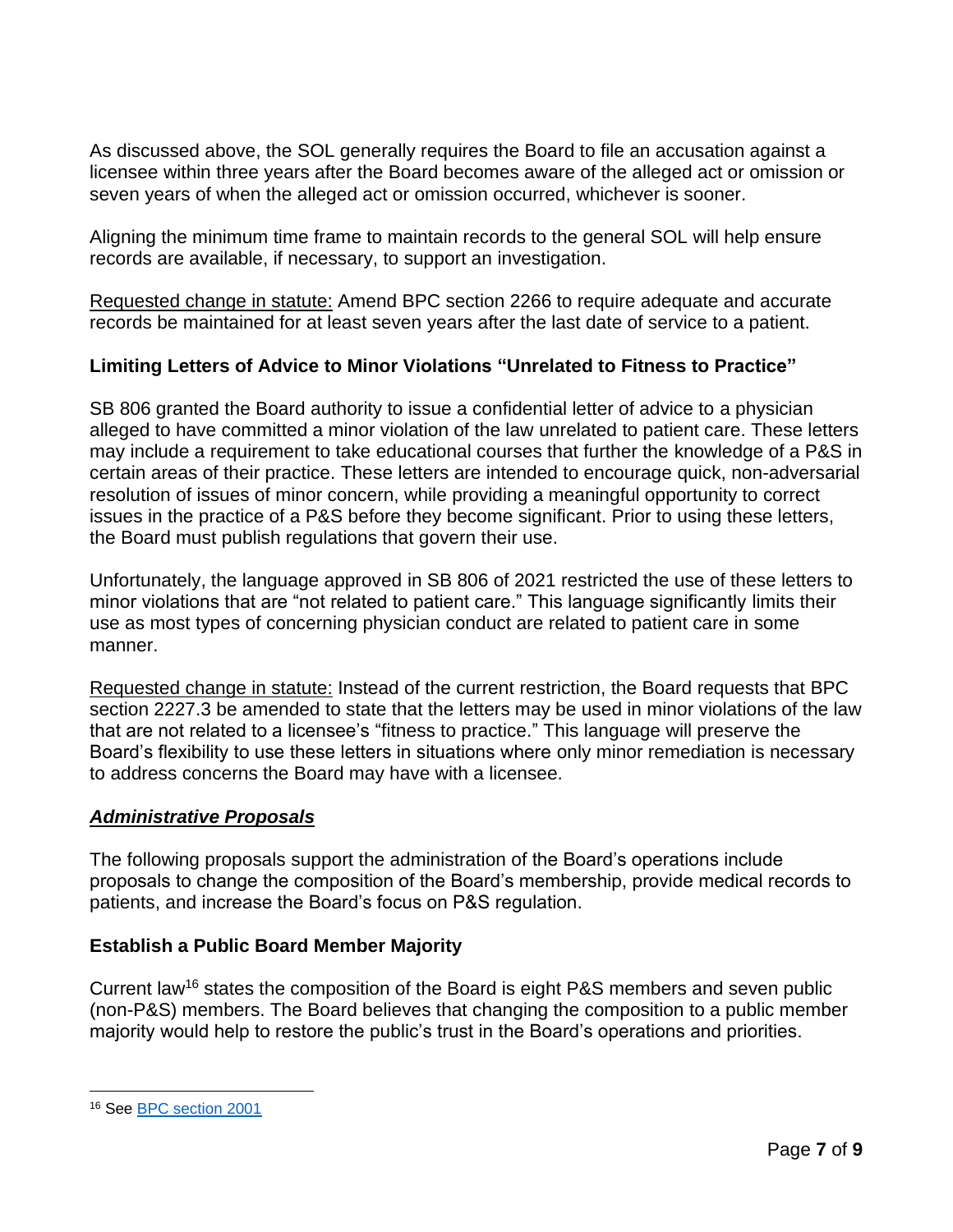Requested change in statute: Update BPC section 2001 to provide that public members constitute a majority of the Board's members.

# **Provide Access to Personal Records Contained within MBC Enforcement Files**

The law generally provides that the Board's enforcement files (including records and data gathered during an investigation) are confidential and may not be released to the public. Despite this, the Board is required to publish accusations, disciplinary orders, and other information<sup>17</sup> about its licensees on the Board's website.

From time-to-time, the Board receives requests from consumers seeking a copy of their medical records, and related personal information, obtained by the Board during an investigation. The Board produces copies of documents exchanged between the consumer and the Board, but under current law does not share with consumers documents that the Board obtained from other sources as part of an investigation. Without this change in law, consumers may have difficulty determining whether the records they received from their provider are different than what their provider shared with the Board or in a civil action.

Requested change in statute: Amend [BPC section 800\(c\)](https://leginfo.legislature.ca.gov/faces/codes_displaySection.xhtml?sectionNum=800.&lawCode=BPC) to authorize the Board to provide to a consumer a certified copy of their personal consumer records obtained during a board investigation, and maintained in the Board's central, investigative, or disciplinary files, within 30 days upon request after paying an appropriate fee, if any, for duplication of the records. The amended statute would refer to the definitions of "consumer" and "personal records" as set forth in [Code of Civil Procedure section 1985.3,](https://leginfo.legislature.ca.gov/faces/codes_displaySection.xhtml?sectionNum=1985.3.&lawCode=CCP) subdivision (a).

## **Establishing a Licensed Midwife (LM) Board**<sup>18</sup>

Licensed midwives are independent practitioners and not supervised by physicians. Consequently, the Board believes that LMs should be regulated by a separate entity under the Department of Consumer Affairs but has not endorsed a particular approach to establishing this separate board.

Requested change in statute: Create a separate board charged with the regulation of licensed midwives.

## **Transfer Research Psychoanalyst (RP) Program to the Board of Psychology**<sup>19</sup>

According to the American Psychological Association, psychoanalysis is a specialty in psychology that is distinguished from other specialties by its body of knowledge and its intensive treatment approaches. It aims at structural changes and modifications of a person's personality. Psychoanalysis promotes awareness of unconscious, maladaptive and habitual recurrent patterns of emotion and behavior, allowing previously unconscious aspects of the self to become integrated and promoting optimal functioning, healing, and creative

<sup>18</sup> Additional information surrounding this topic is discussed in the [Board's 2020 Sunset Report](https://www.mbc.ca.gov/Download/Reports/sunset-report-2020.pdf) – see p. 217

<sup>&</sup>lt;sup>17</sup> See **BPC** section 2027

 $19$  Ibid. – see p. 218